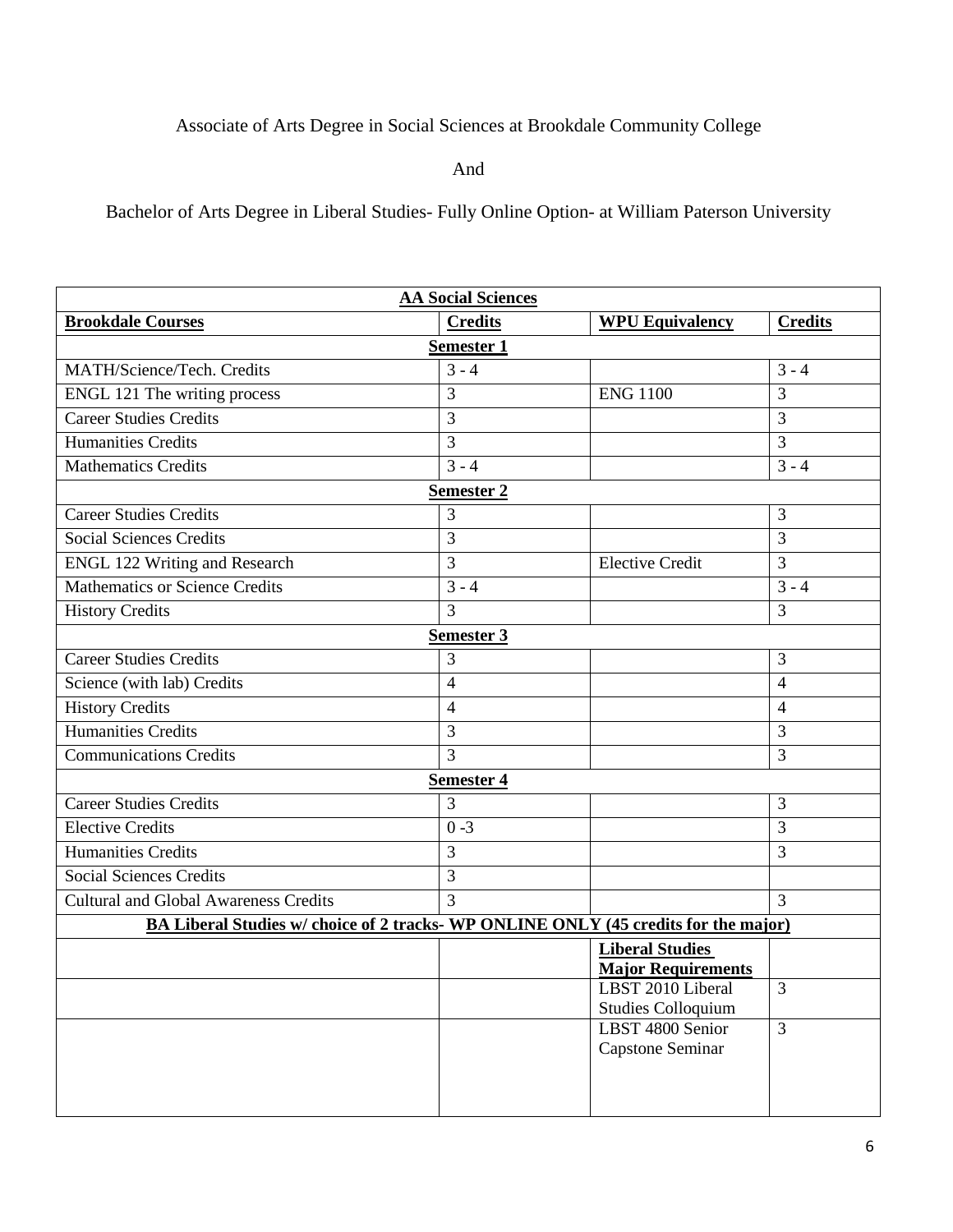|                                            | <b>Criminal Justice</b>                                    |                                   |
|--------------------------------------------|------------------------------------------------------------|-----------------------------------|
| <b>Track/Minor:</b><br>6 classes total (18 | Criminology &                                              | CCJ major                         |
| credits)                                   |                                                            |                                   |
| Required (2)                               | CCJ 2610 Essentials of<br><b>Criminal Justice</b>          | CCJ major                         |
|                                            | CCJ 3680 Criminology                                       | CCJ major                         |
| CCJ Electives (2)                          | CCJ 3360 Comparative<br><b>Criminal Justice</b><br>Systems | CCJ major                         |
|                                            | CCJ 3660 Penology                                          | CCJ major                         |
|                                            | SOC 3650 Social<br>Deviance                                | CCJ major;<br>SOC<br>minor/LBST   |
|                                            | SOC 3670 Juvenile<br>Delinquency                           | CCJ major;<br>SOC<br>minor / LBST |
| <b>Related Electives</b><br>(2)            | CCJ 3680 Criminology                                       | CCJ major                         |
|                                            | CCJ 3710 White Collar<br>Crime                             | CCJ major                         |
|                                            | CCJ 3770 Inequality<br>and Criminal Justice                | CCJ major                         |
|                                            | CCJ 3840 Terrorism                                         | CCJ major                         |
| <b>Track/Minor:</b>                        | Critical &<br><b>Professional Writing</b>                  |                                   |
| 6 classes total (18<br>credits)            |                                                            |                                   |
| Required (1)                               | ENG 3300 Critical<br>Writing                               | WI                                |
| Electives (5)                              | ENG 2070 Effective<br><b>Business Writing</b>              | LPS major<br>option; WI           |
|                                            |                                                            |                                   |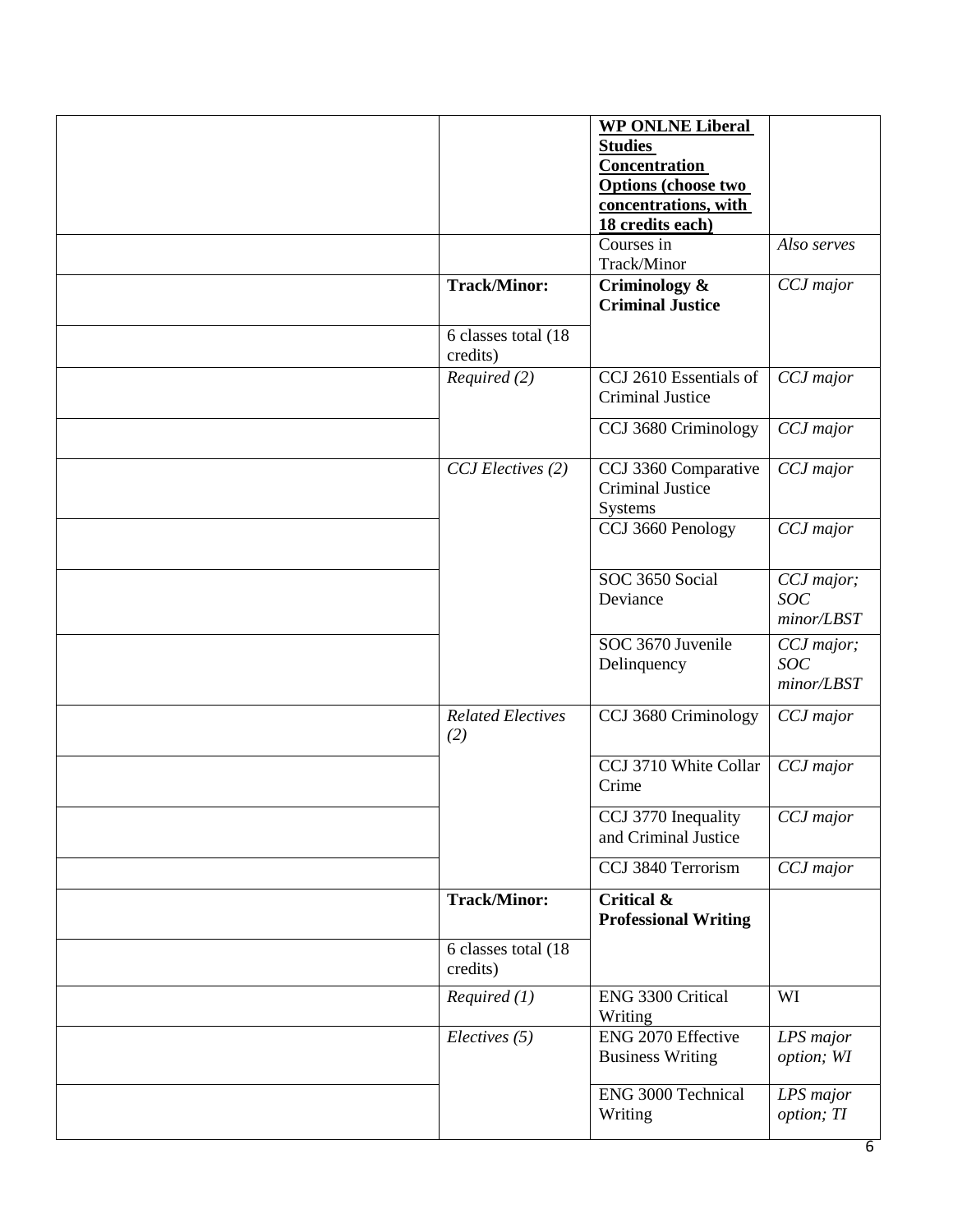|                      | ENG 3600 Digital             | TI               |
|----------------------|------------------------------|------------------|
|                      | Writing and Editing          |                  |
|                      | ENG 2020 Language            | $T\!I$           |
|                      | and Technology               |                  |
|                      | <b>COMM 3610</b>             | LPS major        |
|                      | Successful Business &        | option           |
|                      | Professional                 |                  |
|                      | Communication                |                  |
|                      |                              | <b>COMM</b>      |
|                      |                              | major            |
| <b>Track/Minor:</b>  | <b>History</b>               |                  |
|                      |                              |                  |
| 6 classes total (18  |                              |                  |
|                      |                              |                  |
| credits)             |                              |                  |
| 2000-3000            | HIST 2510 Modern             | Core area 4      |
| Electives (4)        | Women & Gender               | option; LBST     |
|                      |                              | Social Ju.       |
|                      | HIST 2100 US Labor           |                  |
|                      |                              | LPS major        |
|                      | History                      | option; Core     |
|                      |                              | area 5           |
|                      | HIST 2540 Family             | TI               |
|                      | History                      |                  |
|                      | HIST 2910 History            | Core area 4      |
|                      | <b>Civil Rights Movement</b> | option; LPS      |
|                      |                              | option           |
| 3000-level           | HIST 3501 Democracy          | Core area 5      |
| Electives (2)        | in America                   | option           |
|                      | HIST 3940 Modern             | Core area 6      |
|                      | India                        | option           |
| <b>Track/Minor:</b>  | Psychology                   |                  |
|                      |                              |                  |
|                      |                              |                  |
| 6 classes total (18) |                              |                  |
| credits)             |                              |                  |
| Required (1)         | PSY 1100 General             | Core area 3      |
|                      | Psychology                   | option           |
|                      |                              |                  |
|                      |                              |                  |
|                      |                              |                  |
| Electives (5)        | PSY Experimental I           | Required:        |
|                      |                              | <b>PSY</b>       |
|                      |                              |                  |
|                      | Experimental II              | Required:<br>PSY |
|                      |                              |                  |
|                      | <b>Lifespan Development</b>  | Required:        |
|                      |                              | PSY              |
|                      |                              |                  |
|                      | Social Psychology            | Required:<br>PSY |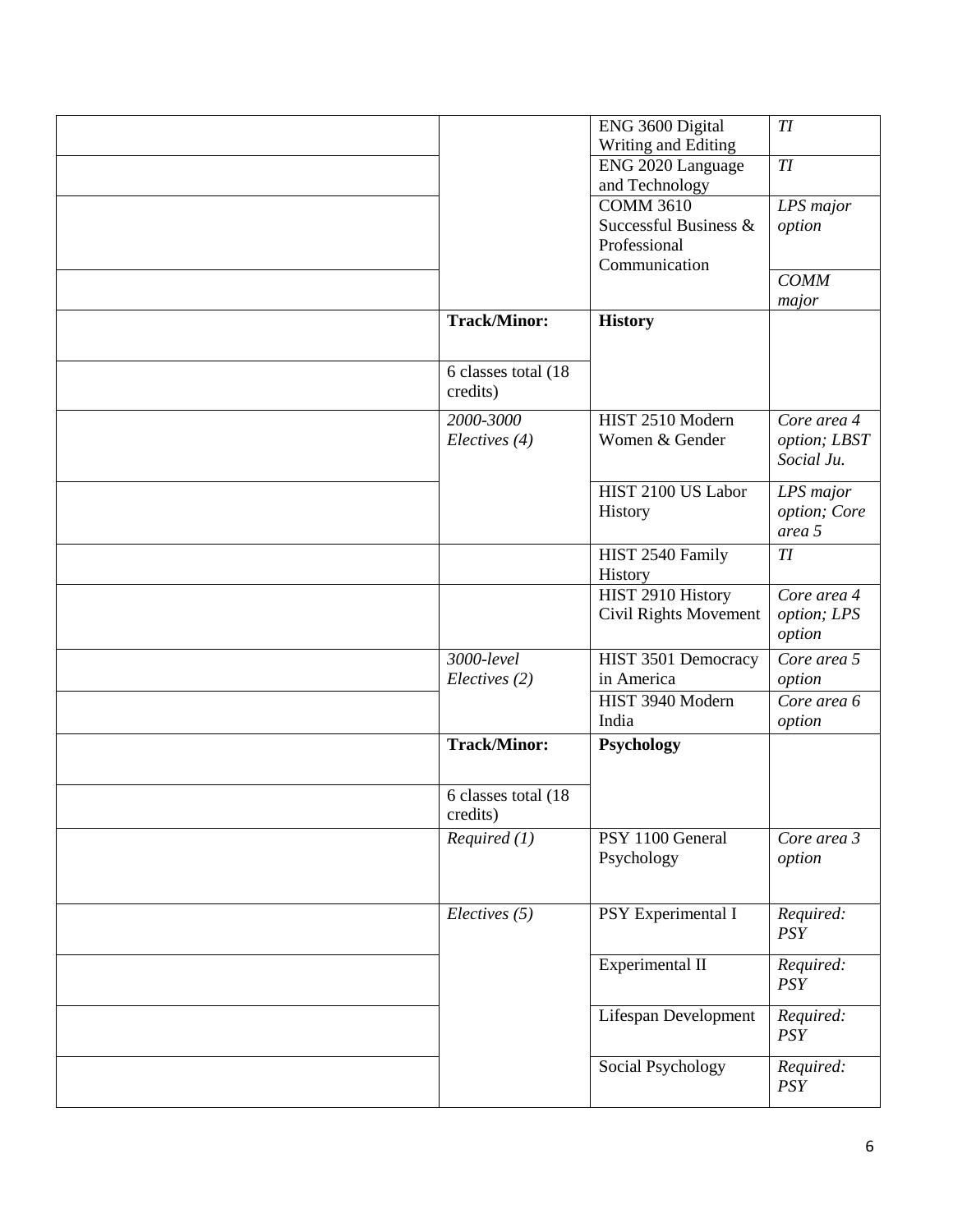|                                    | History and Systems of<br>Psychology                | Required:<br><b>PSY</b>                         |
|------------------------------------|-----------------------------------------------------|-------------------------------------------------|
|                                    | Personality                                         | Required:<br><b>PSY</b>                         |
|                                    | Physiological<br>Psychology                         | Required:<br><b>PSY</b>                         |
|                                    | <b>Cognitive Psychology</b>                         | Required:<br><b>PSY</b>                         |
|                                    | Psychology of<br><b>Business</b>                    | <b>Elective PSY</b>                             |
|                                    | Community<br>Psychology                             | Elective PSY;<br>Core area 5<br>option          |
|                                    | Psychology of African<br>Americans                  | Elective PSY;<br>LPS option                     |
| <b>Track/Minor:</b>                | <b>Social Justice</b>                               |                                                 |
| $6$ classes total (18)<br>credits) |                                                     |                                                 |
| Required (1)                       | <b>WGS 2250 Race,</b><br>Gender & Social<br>Justice | Core area 4<br>option; LPS<br>option            |
| Community<br>Engagement (1)        | LBST 2500 Liberal<br>Studies & Community            | Core area 5<br>option                           |
|                                    | HIST 3501 Democracy<br>in America                   | <b>History</b> track<br>of LBST;<br>Core area 5 |
|                                    | PSY 3450 Community<br>Psychology                    | Psychology<br>elective;<br>Core area 5          |
| Electives (4)                      | PBHL 2950 Disparities<br>in Health                  | Health<br>Studies; Core<br>area 4 option        |
|                                    | PBHL 3110 Global<br><b>Health Issues</b>            | Health<br>Studies; Core<br>area 6 option        |
|                                    | SOC 3650 Social<br>Deviance                         | CCJ major;<br>$SOC$<br>minor/LBST               |
|                                    | HIST 2510 Modern<br>Women & Gender                  | LPS option;<br><b>HIST</b><br>minor/LBST        |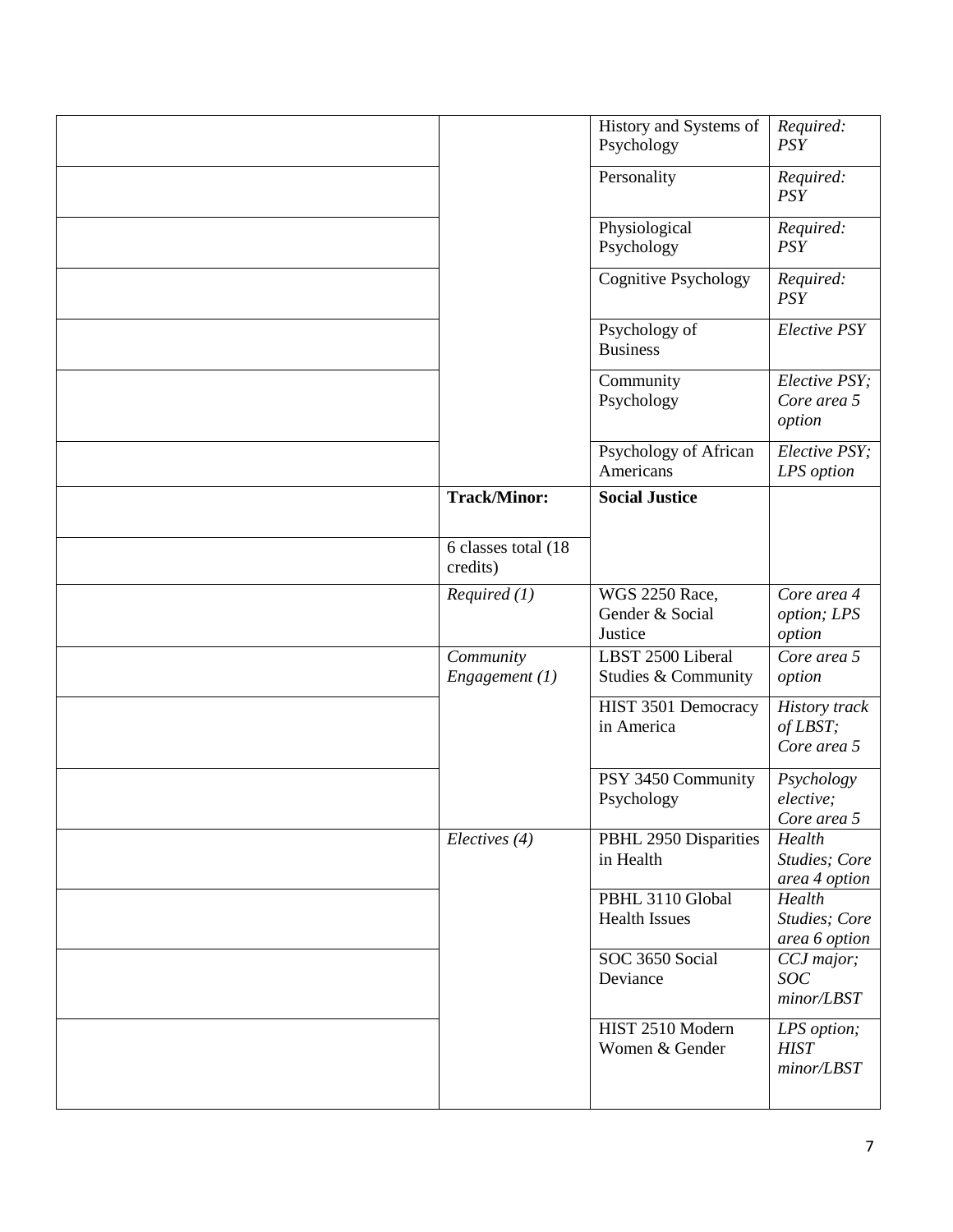| <b>Track/Minor:</b>                           | Sociology                                       |                                          |
|-----------------------------------------------|-------------------------------------------------|------------------------------------------|
|                                               |                                                 |                                          |
| 6 classes total (18)<br>credits)              |                                                 |                                          |
|                                               |                                                 |                                          |
| Required (1)                                  | SOC 1010 Principles<br>of Sociology             | Core area 3<br>option                    |
| Electives (5)                                 | SOC 3650 Social<br>Deviance                     | CCJ major;<br><b>SOC</b><br>minor / LBST |
|                                               | SOC 3670 Juvenile<br>Delinquency                | CCJ major;<br>SOC<br>minor/LBST          |
|                                               | SOC 3560 Sociology<br>of Mental Illness         | CCJ major;<br>SOC<br>minor/LBST          |
|                                               | SOC 2620 Violence                               | CCJ major;<br><b>SOC</b><br>minor / LBST |
|                                               | SOC 2310 Sociology<br>of the Family             | Core area 3<br>option                    |
| <b>Track/Minor:</b>                           | <b>Business</b><br>Administration               |                                          |
| $\overline{6}$ classes total (18)<br>credits) |                                                 |                                          |
| Required (5)                                  | <b>ACCT 2110 Financial</b><br>Accounting        | Marketing,<br>Management<br>core; LPS    |
|                                               | <b>ECON 2020</b><br>Microeconomic<br>Principles | Marketing,<br>Management<br>core         |
|                                               | FIN 3200 Corporate<br>Finance                   | Marketing,<br>Management<br>core         |
|                                               | MGT 2000 Principles<br>of Management            | Marketing,<br>Management<br>core; LPS    |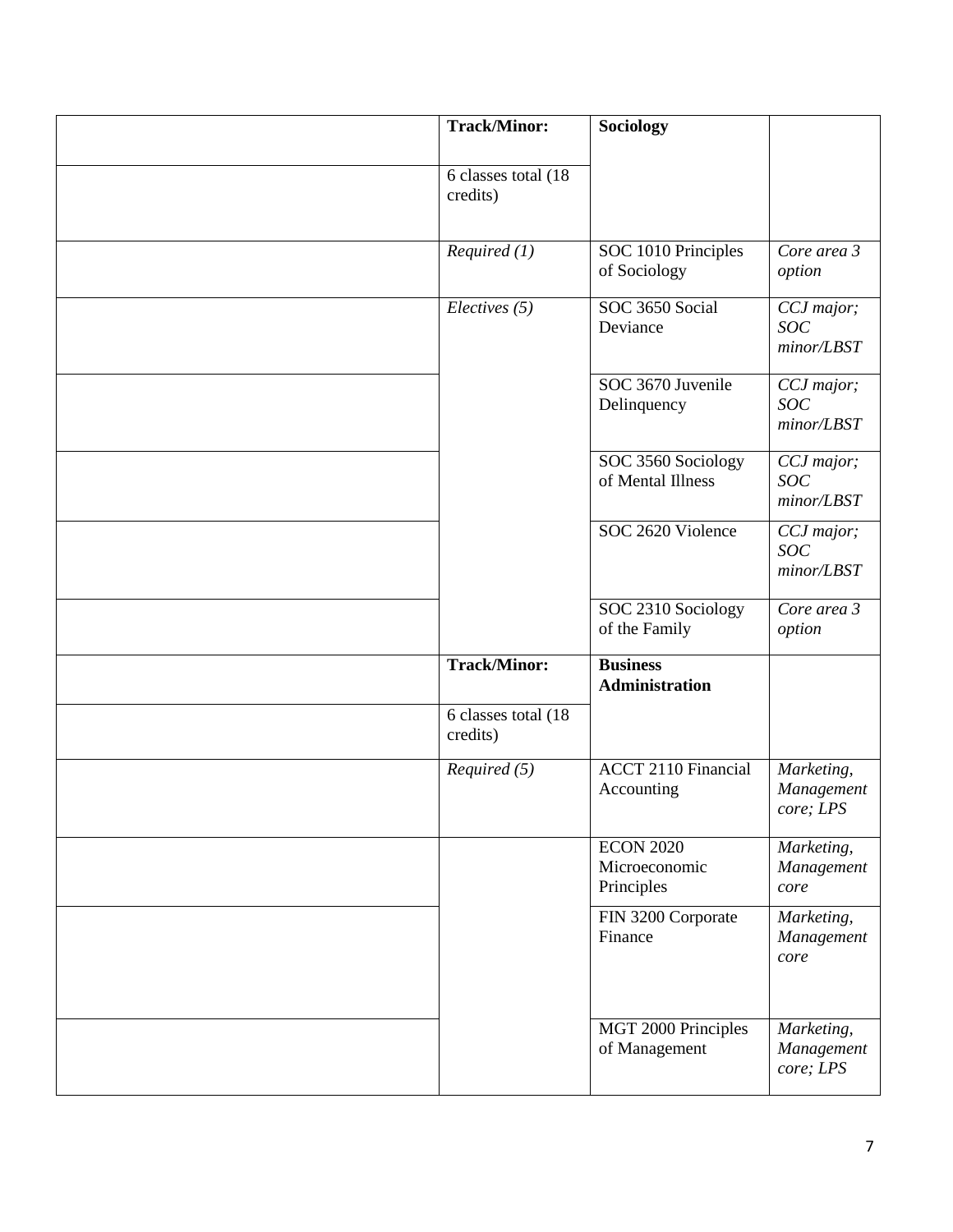|                                 | MKT 2100 Principles<br>of Marketing                        | Marketing,<br>Management<br>core      |
|---------------------------------|------------------------------------------------------------|---------------------------------------|
| Electives (1)                   | LAW 2010 Legal<br><b>Environment Business</b>              | Marketing,<br>Management<br>core      |
|                                 | <b>ECON 2100 Business</b><br><b>Statistics</b>             | Marketing,<br>Management<br>core      |
|                                 | MKT 3320 Digital<br>Marketing                              | <b>Marketing</b>                      |
|                                 | <b>MGT 3060</b><br>Organizational<br>Behavior              | Management<br>; LPS                   |
|                                 | <b>MGT 3090</b><br>International<br>Management             | Management<br>; Core area 6<br>option |
|                                 | MGT 3150 Human<br><b>Resources Mgmt</b>                    | Management<br>; LPS                   |
| <b>Track/Minor:</b>             | <b>Health Studies</b>                                      |                                       |
| 6 classes total (18<br>credits) |                                                            |                                       |
| Required(1)                     | PBHL 1100 Healthy U                                        | Health<br>Studies; Core<br>area 1     |
| Electives (5)                   | PBHL 2150 Drugs and<br>Health                              | Health                                |
|                                 |                                                            | <b>Studies</b><br>major               |
|                                 | PBHL 2210 Nutrition                                        | Health<br><b>Studies</b><br>major     |
|                                 | PBHL 2700 Concepts<br>and Issues of Aging                  | Health<br><b>Studies</b><br>major     |
|                                 | PBHL 2900 Human<br>Sexuality                               | Health<br><b>Studies</b><br>major     |
|                                 | PBHL 3020 Health<br>Care in the US<br>PBHL 3190 Disability | Health<br><b>Studies</b><br>major     |